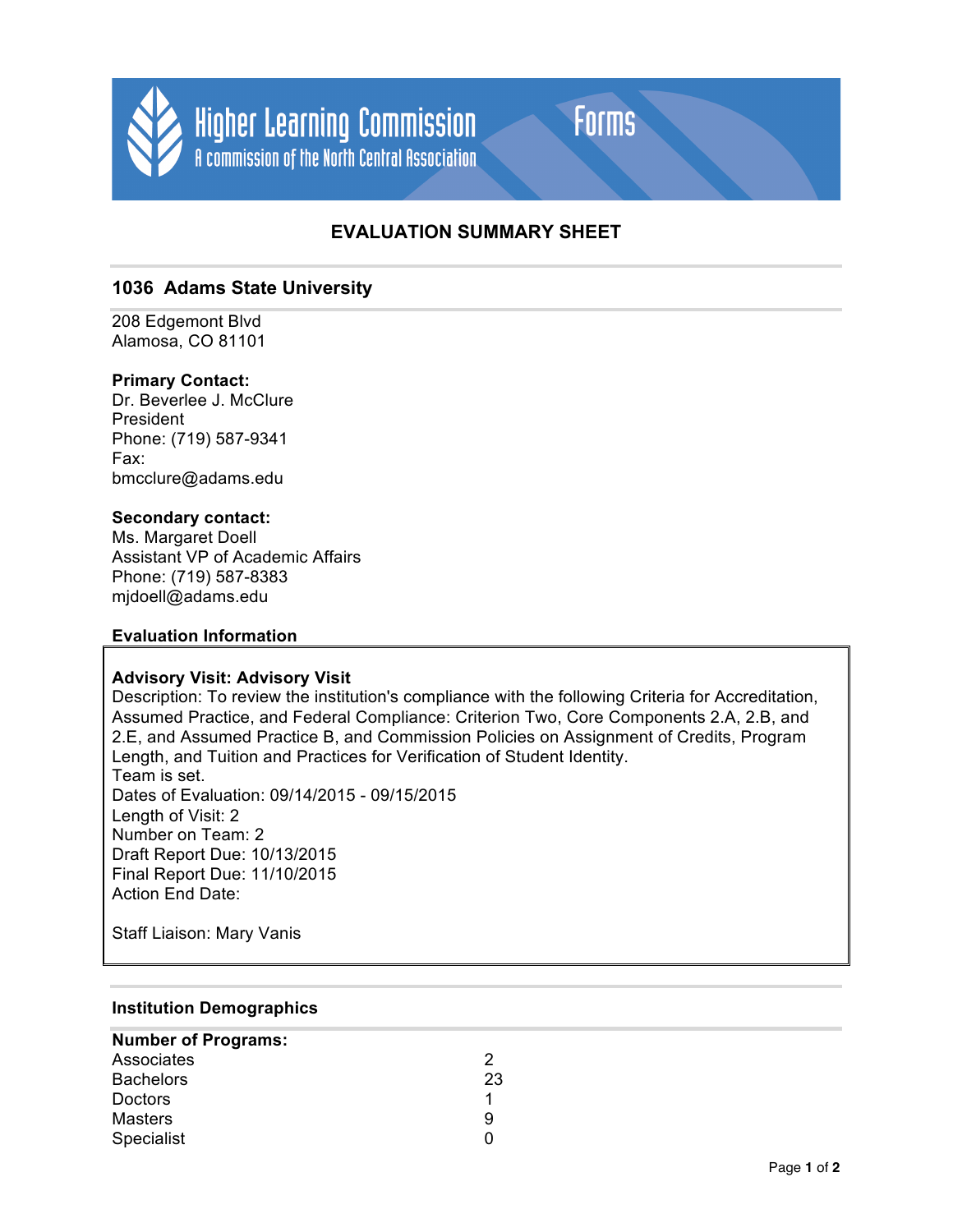Certificate 4

**Legal Status:** Public **Carnegie Class:** Master's/L

# **Head Count:**

Full-time Undergrad: 1805 Part-time Undergrad: 352 Full-time Graduate: 313 Part-time Graduate: 685

# **Team**

# **Name/Title/Organization/City, State Phone/Fax/Email**<br> **Chair** Phone: (505) 239-0

Vice President for Academic Affairs (Retired) Central New Mexico Community College 2401 Ada Place NE Albuquerque, NM 87106

**Dr. Cheryl Ann Murphy Fax: (479) 575-2492** COEHP Director of Distance Education University of Arkansas, Fayetteville 101 Peabody Hall Fayetteville, AR 72701

**Chair** Phone: (505) 239-0343 **Dr. Susan Murphy Ex. (505)** 224-5201 Email: smurphy@cnm.edu

**Member** Phone: (479) 575-5111 Email: cmurphy@uark.edu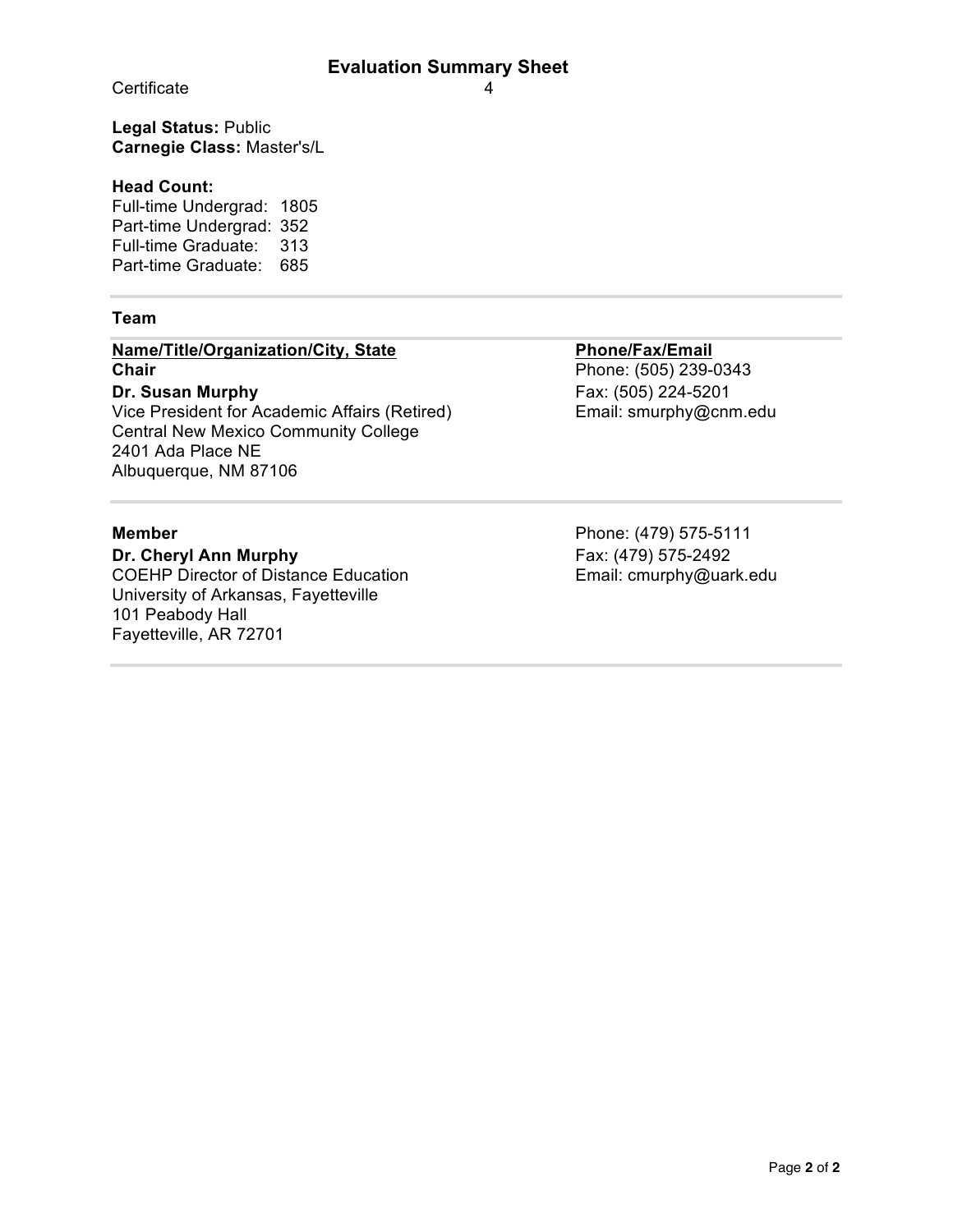

**Forms** 

# **PEER REVIEWER PROFESSIONAL DATA REPORT**

**Dr. Susan Murphy**<br> **Vice President for Academic Affairs (Retired)** Sex: Female Ethnicity: White **Vice President for Academic Affairs (Retired) Central New Mexico Community College**

525 Buena Vista SE Albuquerque, NM 87106 Phone: (505) 239-0343 Fax: (505) 224-5201 Email: smurphy@cnm.edu

# **Educational Experience**

| <b>Major</b><br>Spanish/French; State<br>Teaching License,<br>Certificat | Organization<br>University of Massachusetts | <b>Degree</b><br>B.A. | Year<br>1971 |
|--------------------------------------------------------------------------|---------------------------------------------|-----------------------|--------------|
| Spanish                                                                  | University of New Mexico                    | M.A.                  | 1976         |
| Romance Languages                                                        | University of New Mexico                    | <b>PhD</b>            | 1980         |

# **Employment Experience**

| <b>Title</b><br><b>Branch Campus</b><br>Coordinator                         | Organization<br>University of New Mexico                                                   | <b>From</b><br>1/1/1981 | Τo<br>1/1/1986       |
|-----------------------------------------------------------------------------|--------------------------------------------------------------------------------------------|-------------------------|----------------------|
| Dean<br>Vice President for                                                  | <b>Central New Mexico Community College</b><br><b>Central New Mexico Community College</b> | 1/1/1986<br>1/1/2008    | 1/1/2008<br>1/1/2009 |
| Academic Affairs (Retired)<br><b>Vice President for External</b><br>Affairs | <b>Central New Mexico Community College</b>                                                | 1/1/2009                | 1/1/2012             |

# **Expertise Summary**

| <b>Academic</b>                              | <b>Administrative</b>    | <b>Expertise Subject Area</b> |
|----------------------------------------------|--------------------------|-------------------------------|
| 16.0901 - French Language and                | Dean of Discipline-based | Program                       |
| Literature                                   | Unit                     | Review/Evaluation             |
| 16.0905 - Spanish Language and               | VP/VC Academic           | <b>Assessment of Student</b>  |
| Literature                                   | Affairs/CAO              | Learning                      |
| 16.01 - Linguistic, Comparative, and         |                          | Articulation/Transfer         |
| <b>Related Language Studies and Services</b> |                          |                               |
|                                              |                          |                               |

Tribal Colleges General Education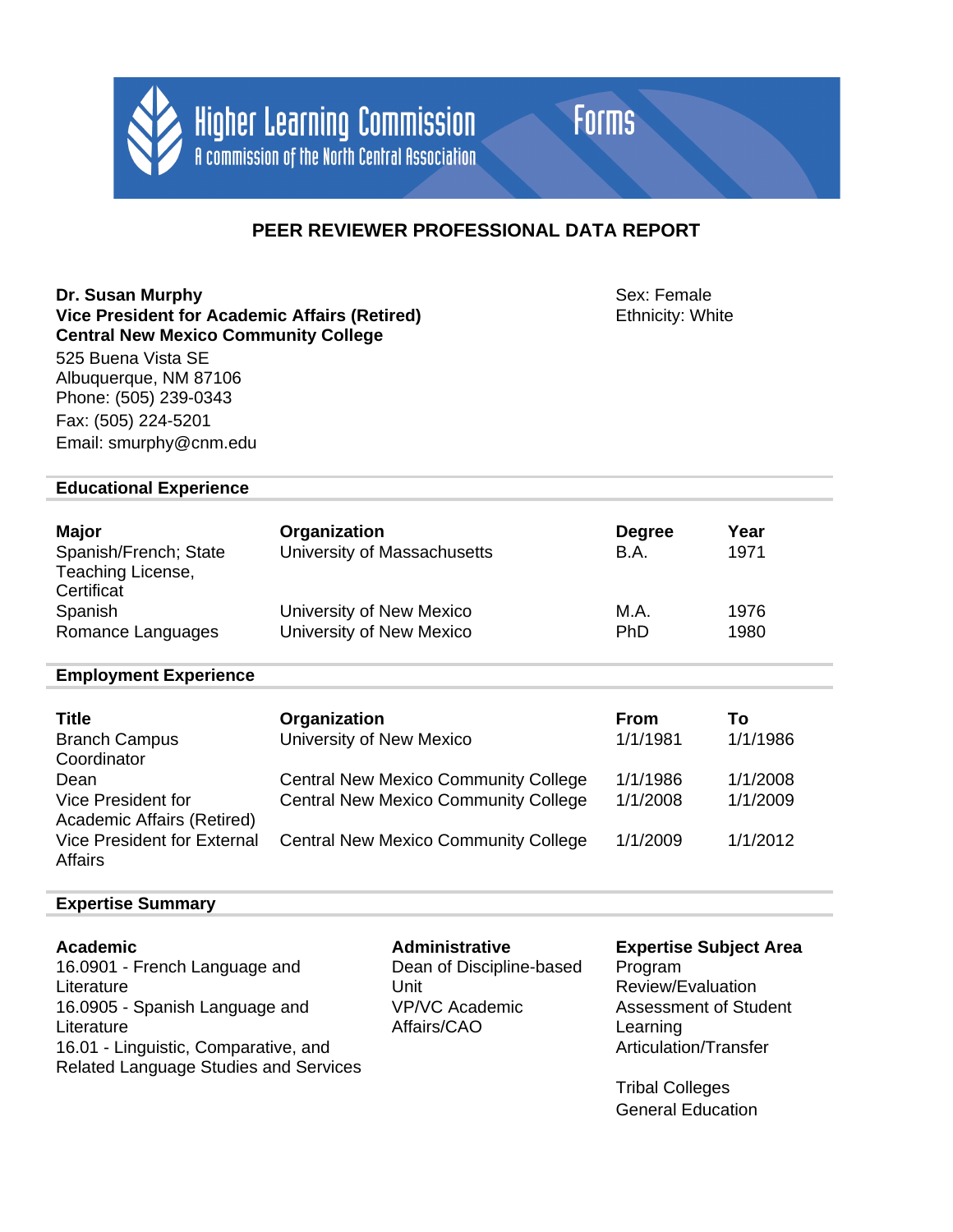# **Consulting and Evaluating Experience (other than NCA-HLC)**

| <b>Consulting Institution</b><br>Alexandria Technical College<br>Dunwoody College of Technology                                                                                                                                | <b>Topic</b>                                                                                                                   |
|--------------------------------------------------------------------------------------------------------------------------------------------------------------------------------------------------------------------------------|--------------------------------------------------------------------------------------------------------------------------------|
| <b>Tohono O'odham Community College</b><br>Maricopa Community Colleges-Mesa Community<br>College                                                                                                                               | assessment & acccreditation                                                                                                    |
| Crownpoint Institute of Technology<br>Institute of American Indian and Alaska Native<br>Culture and Arts Development<br>Luna Community College<br><b>Clovis Community College</b><br>Southwestern Indian Polytechnic Institute | Accreditation                                                                                                                  |
| <b>Northcentral University</b><br>Little PriestTribal College<br>Wisconsin Indianhead Technical College<br><b>Rocky Vista University</b><br>City Colleges of Chicago                                                           | Self-Study adn Assessment<br>Accreditation and assessment<br><b>Continuous Quality Improvement</b><br>Assessment<br>Assessment |

**Professional Affiliations (in which an office is held)**

# **Organization**

Modern Language Association National Council of Instructional Administrators